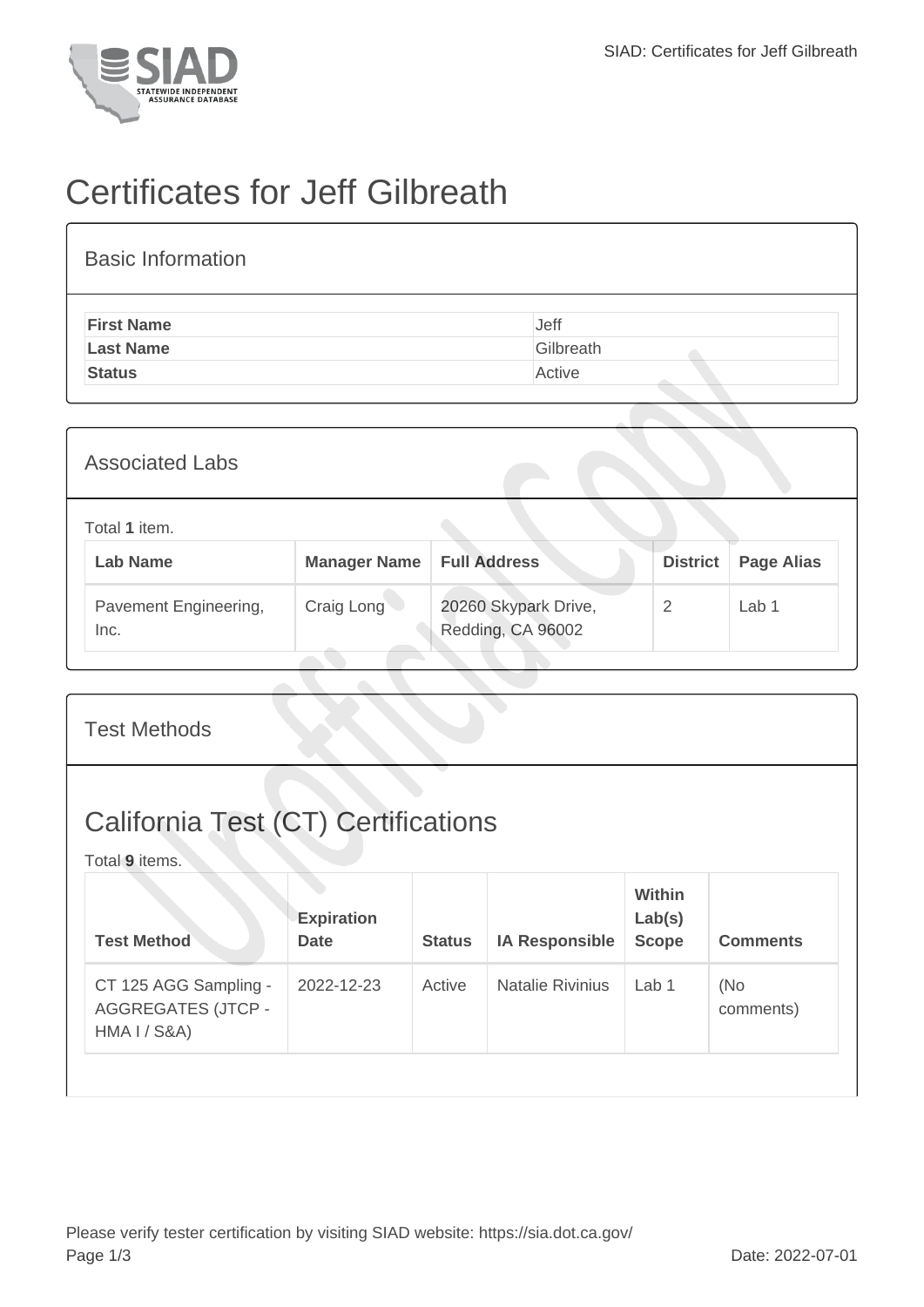

| <b>Test Method</b>                                                                  | <b>Expiration</b><br><b>Date</b> | <b>Status</b>  | <b>IA Responsible</b>   | <b>Within</b><br>Lab(s)<br><b>Scope</b> | <b>Comments</b>   |
|-------------------------------------------------------------------------------------|----------------------------------|----------------|-------------------------|-----------------------------------------|-------------------|
| CT 125 AGG Sampling -<br><b>AGGREGATES</b>                                          | 2023-12-15                       | Active         | Husam Makhoul           | Lab 1                                   | (No<br>comments)  |
| CT 125 BIT Sampling -<br><b>BITUMINOUS</b>                                          | 2023-12-15                       | Active         | Husam Makhoul           | Lab <sub>1</sub>                        | (No)<br>comments) |
| CT 125 GEN Sampling -<br><b>GENERAL</b>                                             | 2023-12-15                       | Active         | Husam Makhoul           | Lab 1                                   | (No<br>comments)  |
| CT 125 HMA Sampling -<br>HMA (JTCP - HMA I)                                         | 2022-12-23                       | Active         | <b>Natalie Rivinius</b> | Lab <sub>1</sub>                        | (No<br>comments)  |
| CT 216 Relative<br>Compaction - Soils and<br>Aggregates (JTCP -<br><b>S&amp;A</b> ) | 2022-12-23                       | Active         | <b>Natalie Rivinius</b> | Lab <sub>1</sub>                        | (No<br>comments)  |
| CT 226 Moisture Content<br>- Soils and Aggregates<br>$(JTCP - S&A)$                 | 2020-02-16                       | <b>Expired</b> | <b>Natalie Rivinius</b> | Lab <sub>1</sub>                        | (No<br>comments)  |
| CT 231 Relative<br>Compaction - Nuclear<br>Gage                                     | 2023-12-15                       | Active         | Husam Makhoul           | Lab <sub>1</sub>                        | (No<br>comments)  |
| CT 375 AC Density by<br>Nuclear Gage                                                | 2023-12-15                       | Active         | Husam Makhoul           | Lab <sub>1</sub>                        | (No<br>comments)  |

## AASHTO/ASTM Proficiencies

| Expiration Date   Status   IA Responsible   Scope<br><b>Test Method</b><br><b>Comments</b> |  |  |  |  | <b>Within Lab(s)</b> |  |
|--------------------------------------------------------------------------------------------|--|--|--|--|----------------------|--|
|--------------------------------------------------------------------------------------------|--|--|--|--|----------------------|--|